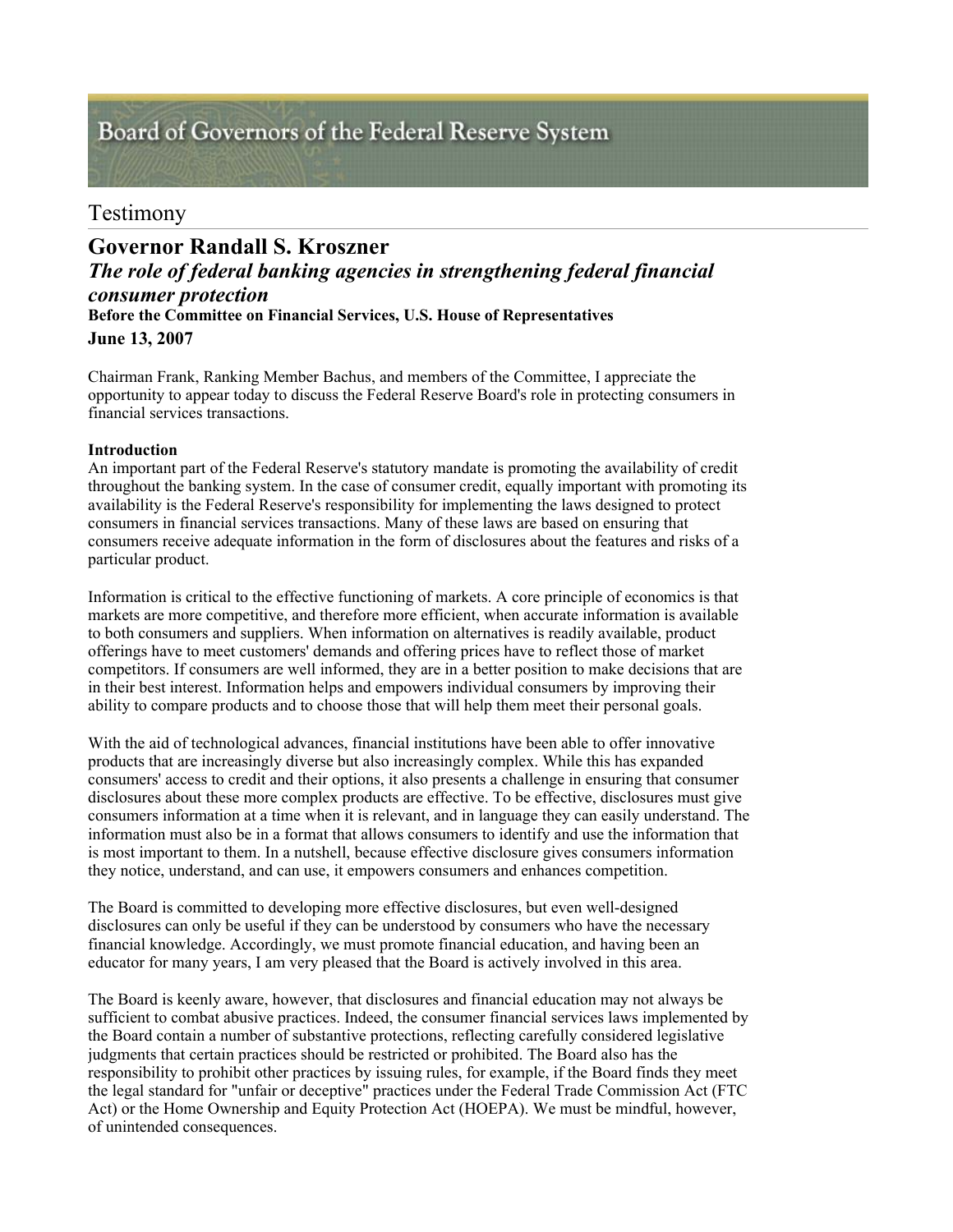Crafting effective rules under the "unfair or deceptive" standard presents significant challenges. Whether a practice is unfair or deceptive depends heavily on the particular facts and circumstances. To be effective, rules must have broad enough coverage to encompass a wide variety of circumstances so they are not easily circumvented. At the same time, rules with broad prohibitions could limit consumers' financing options in legitimate cases that do not meet the required legal standard.

This has led the Federal Reserve to focus primarily on addressing potentially unfair or deceptive practices by using its supervisory powers on a case-by-case basis rather than through rulemaking. The FTC, which has authority to prohibit unfair or deceptive practices for financial services firms that are not depository institutions, has taken a similar approach. Because the prohibition on unfair or deceptive acts or practices applies to all depository institutions as a matter of law, the banking and thrift agencies can and do enforce this prohibition using their supervisory enforcement powers.

The Board also addresses concerns about some practices under other statutes, such as the Truth in Lending Act (TILA) or Truth in Savings Act (TISA). For example, the Board used its HOEPA authority to address the "flipping" of high-cost mortgage loans. Under TILA, we recently proposed a rule prohibiting credit card issuers' from describing their rates as "fixed" unless they specify a period where the rate is not subject to change for any reason. The Board also revised its TISA rules to address concerns about overdraft protection programs. The Board is committed to addressing abusive practices and will consider how it might use its authority to prohibit specific practices consistent with the legal standards in appropriate cases, such as when there are widespread abuses that cannot be effectively addressed through case-by-case determinations in the supervisory process.

#### **The Board's Role in Protecting Consumers**

In carrying out its mandate related to consumer protection in financial services, the Federal Reserve has several roles that are carried out through four complementary processes. First, there is the Board's role as rulewriter, in which we issue regulations, either alone or jointly with other federal agencies, to implement the consumer financial services and fair lending laws. Second, there is the Federal Reserve's role in examining the financial institutions that we supervise for safety and soundness, as well as for compliance with consumer protection laws and regulations. This includes taking supervisory action for the institutions under our jurisdiction, as appropriate, to enforce the laws and resolve any consumer complaints. Third, the Federal Reserve actively promotes consumer education through its publications and through a variety of partnerships with other organizations. Finally, the Federal Reserve's Community Affairs Program supports the Board's objective of promoting community development and fair and impartial access to credit by conducting outreach activities in lower-income communities and traditionally underserved markets. Today, I would like to discuss each of these four roles and some significant actions that the Board has taken in these areas. I will also highlight how the Board is coordinating its efforts with the other federal and state supervisory agencies.

#### **The Board's Rulewriting Responsibilities**

The Board has sole responsibility for issuing rules to implement a number of consumer financial services and fair lending laws, including TILA, TISA, the Electronic Fund Transfer Act (EFTA), Consumer Leasing Act, Equal Credit Opportunity Act (ECOA), and Home Mortgage Disclosure Act (HMDA). In conducting these rulemakings, the Board reviews public comment letters and solicits the views of other federal and state regulators who have valuable insights based on their own experience and expertise in supervising financial institutions and protecting consumers. We often obtain the views of other agencies on Board rulemakings through informal outreach efforts, but sometimes we receive written comment letters, as was the case with the Office of the Comptroller of the Currency's (OCC) recent recommendations for revised credit card disclosures. We receive the views of state agencies through such organizations as the Conference of State Bank Supervisors (CSBS), the American Association of Residential Mortgage Regulators (AARMR), and the National Association of Attorneys General (NAAG), as well as from individual state regulatory agencies.

In addition to the statutes for which the Board has exclusive rulewriting responsibility, the Board shares rulewriting responsibility with other agencies under certain laws, such as the Community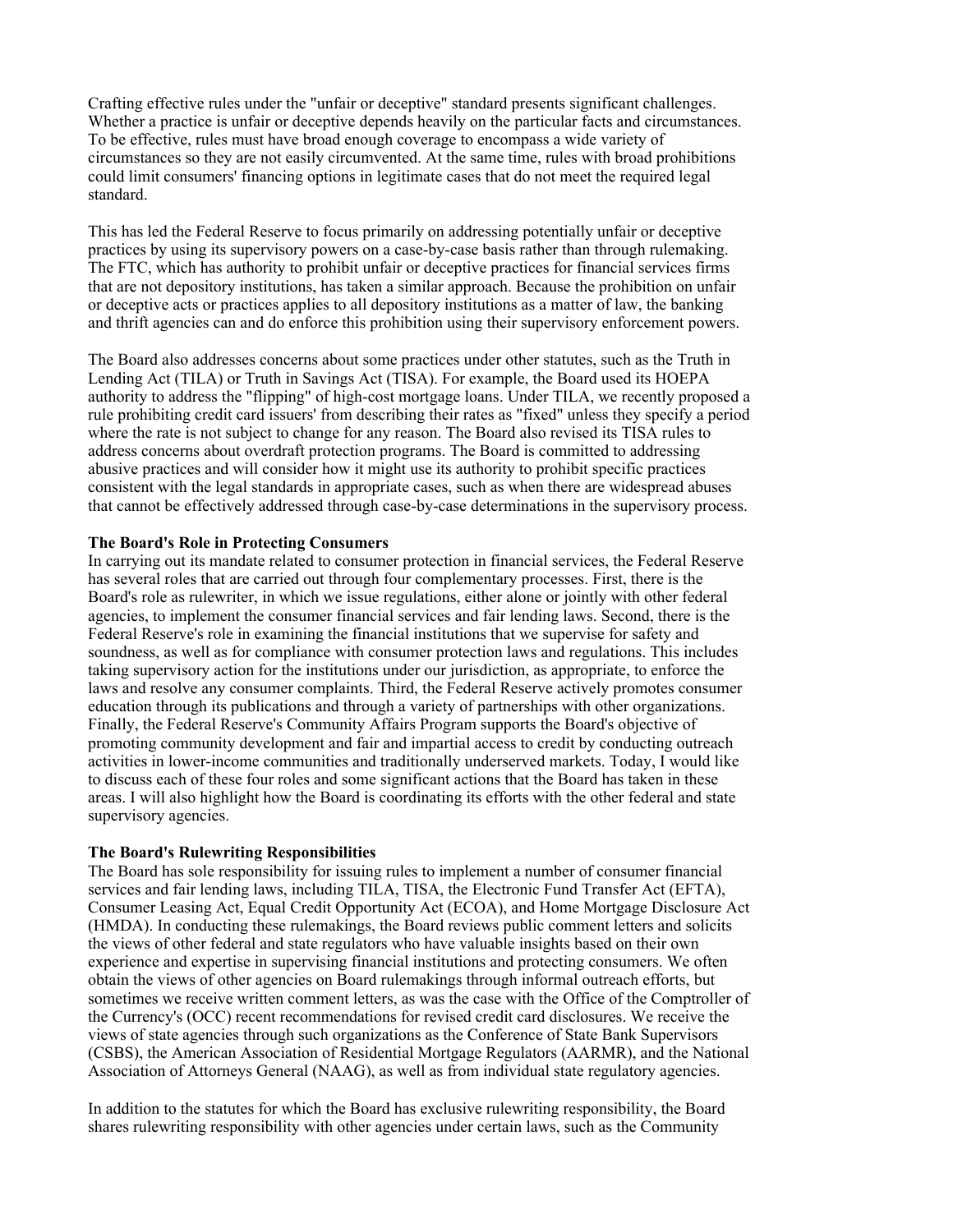Reinvestment Act (CRA) and the Fair Credit Reporting Act (FCRA). Moreover, the Board and other federal financial regulators sometimes play a consulting role in the development of consumer regulations issued by other agencies such as the Department of Housing and Urban Development, and the FTC. For example, most recently, the Board has consulted with the Department of Defense (DOD), as Congress directed with respect to DOD's development of regulations governing loans to members of the armed services and their families.

In addition to its rulemakings to implement statutory changes, the Board updates its regulations in response to the changing marketplace and emerging issues. As markets change and products evolve, questions arise about how existing rules apply in new circumstances. We often address these matters with amendments that specifically target a particular issue, or by updating the interpretations published in the commentaries to our regulations. That was the case with the Board's recent revisions to the rules governing electronic fund transfers, which addressed electronic check conversions and payroll card accounts. It was also the case with our recent amendments to the TISA rules addressing overdraft protection programs.

As a matter of policy, the Board periodically conducts a comprehensive review of each regulation. For the consumer financial services laws, one goal of our regulatory reviews is to develop more effective consumer disclosures. Writing regulations always involves the challenge of crafting rules that are, on the one hand, clear and specific enough to facilitate compliance and promote consistency among financial institutions but, on the other hand, flexible enough to accommodate market developments as products and pricing continue to change. We also consider ways to eliminate unnecessary burdens consistent with consumer protection. By balancing these interests we seek to avoid imposing undue regulatory burdens that could hinder innovation and raise costs without producing offsetting benefits in consumer protection.

Over the last several years, the Board has completed several regulatory reviews. The Board reviewed the regulations implementing HOEPA and issued revised rules in 2001. The Board's review of the rules implementing HMDA was completed in 2002, resulting in expanded data collection and reporting requirements, and the Board completed a review of the rules implementing ECOA in 2003. Most recently, the Board initiated a review of the TILA rules, which are implemented in the Board's Regulation Z. The initial phase of the Board's review of Regulation Z focused on credit cards and other revolving credit accounts. Last month, the Board issued a proposal for public comment that would substantially revise the rules governing credit cards and improve credit card disclosures. Our review of the Regulation Z rules for mortgage transactions is now under way as well.

#### **The Board's Efforts to Improve the Effectiveness of Credit Disclosures**

The Board has recently undertaken an innovative approach to improve the effectiveness of credit disclosures--namely, using consumer surveys and testing to assess consumers' needs and develop our regulatory proposal. Having taught at the University of Chicago's business school for many years, I am well aware of the types of consumer testing that firms have long employed: surveys, focus groups, and so-called "mall intercepts" in which shoppers are interviewed at random. However, it is relatively novel to systematically use such techniques to develop regulatory proposals to improve the effectiveness of disclosures requirements.

Consumer testing can help the Federal Reserve address the considerable challenge of making disclosures more effective by providing insight into consumers' understanding of financial products and their decision-making process. Given the complexity of certain products, such as credit card products with multiple features and nontraditional mortgages, we have to be mindful of the pitfalls of information overload. We must seek to carry out the responsibilities Congress has given us to design disclosures that are not only accurate, but also clear and simple enough that they are meaningful and useful to consumers. Pages of fine print that provide comprehensive descriptions might satisfy lawyers, but the legalese needs to be translated into something consumers can use.

This requires the Board to make judgments about which credit terms are most important to highlight and which could be eliminated. We plan to make these judgments with the benefit of surveys of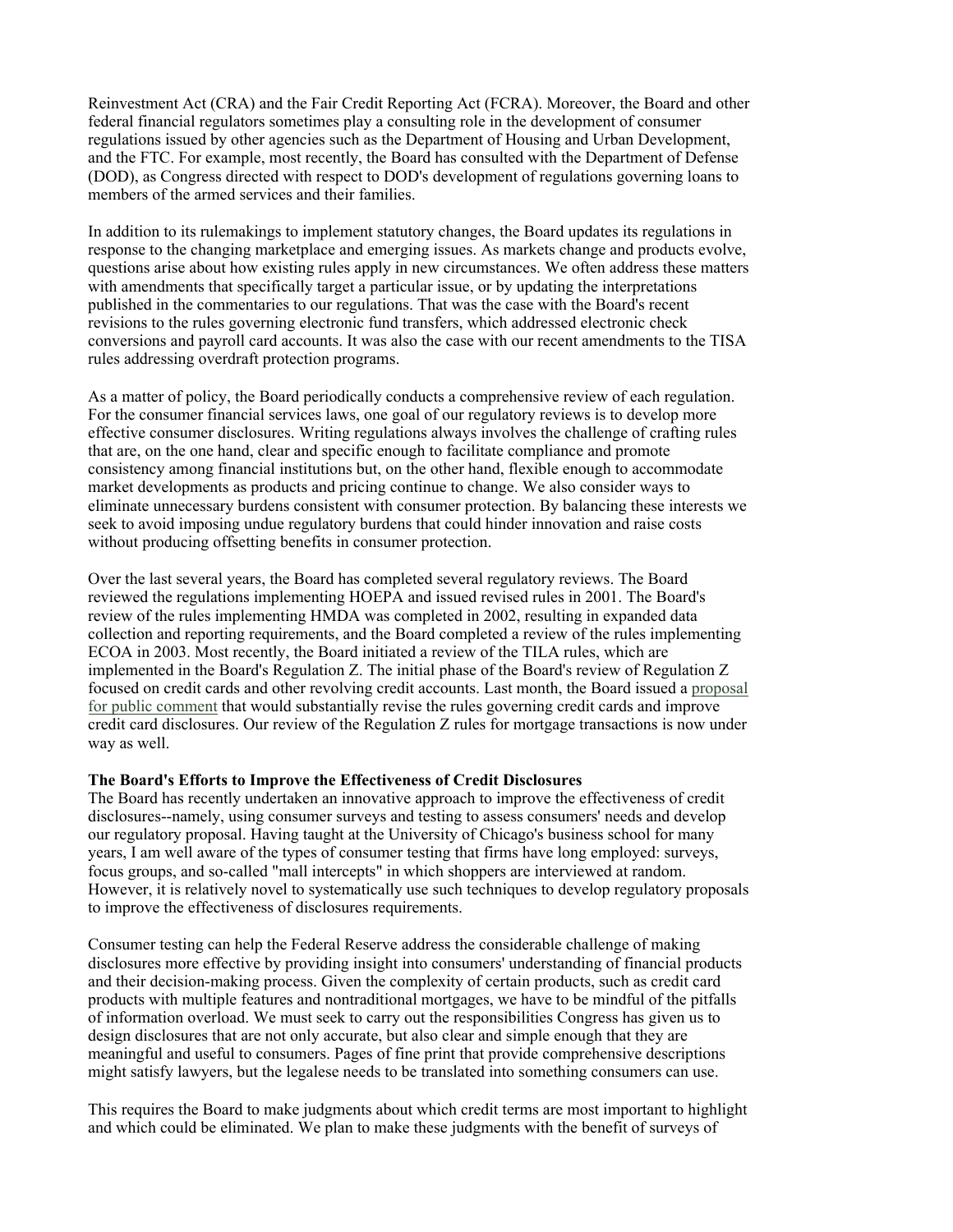actual consumers and extensive consumer testing. We recently completed several rounds of consumer testing (7.7 MB PDF) for credit card disclosures, and that testing was critical to our effort to redesign and, I believe, dramatically improve those disclosures in the proposed regulations recently published for comment.

The substantial investment we have made in developing and testing revised credit card disclosures has given us insights that will contribute to our ability to make mortgage disclosures more effective. We are finding that it is tremendously beneficial to listen to consumers so that we can learn more about how they use information and how we can simplify disclosures and enhance consumers' understanding. Through our testing, we learned firsthand what information consumers find useful when making credit decisions and what information they ignore. Second, we learned what information consumers comprehend and what information they do not. Third, we saw the impact that different formats and presentation can have on consumers' ability to notice and use the information.

The Board's proposal for credit card accounts would revise the format and content of various credit card disclosures to make them more meaningful and easier to read, and to highlight the various costs. The disclosure table accompanying credit card applications and solicitations would highlight fees and the reasons penalty rates might be applied, such as for paying late. Creditors would be required to use the same type of disclosure table to summarize key terms at account opening and when the account terms change. In addition, format changes to periodic statements--such as grouping fees, interest charges, and transactions together--would make them more understandable. As I noted earlier, card issuers would be prohibited from describing their rates as "fixed" unless they specify a time period where the rate cannot be changed for any reason, or if the rate is fixed for the life of the program.

The proposal to revise the credit card rules would also expand the circumstances under which consumers receive advance notice of changes in their account terms, including advance notice before a penalty rate is applied. Creditors would be required to send notice of a rate increase or other change in terms forty-five days before the change becomes effective, instead of the current fifteen days. The proposal would also revise the rules governing the advertising of open-end credit to help consumers better understand the credit terms being offered.

As I mentioned earlier, the Board plans to conduct extensive consumer testing as part of its review of mortgage disclosures. Like credit cards, mortgage products have become more diverse and more complex. In some cases, creditors are using pricing strategies similar to those used for credit cards, for example, offering customers discounted introductory rates that will be replaced in a short time by a much higher rate, often a variable rate. Of course, there is an inherent difficulty in adjustable rate mortgage (ARM) disclosures because future interest rate changes are not known. Consumer testing is needed to determine whether, for example, consumers would find disclosure of the "worstcase" payment useful given that such a payment might never occur or might not occur for several years or more, by which time the consumer's own financial circumstances may have changed.

The wider marketing of payment-option mortgages presents another challenge. Consumers have the choice of making low minimum monthly payments that increase the overall cost of the credit and ultimately lead to higher payments. Just as with credit cards, however, disclosing a consumer's repayment obligation and the cost of the credit is more complex when there are unknowns--such as the future rate if it may vary based on an index, the amount of the consumer's monthly payment, and the possibility of negative amortization. When the Board reviews mortgage disclosures, it will consider these developments and conduct extensive consumer testing to determine how the features and risks of today's mortgage products can be communicated effectively.

The Board has already taken some initial steps in its review of mortgage disclosures. Last summer, the Board held a series of four public hearings on home-equity lending, where we gathered views on the impact of federal and state predatory lending laws and on the adequacy of mortgage disclosures, particularly those concerning nontraditional mortgage products. Following those hearings, the Board revised the consumer handbook that creditors are required to provide with applications for all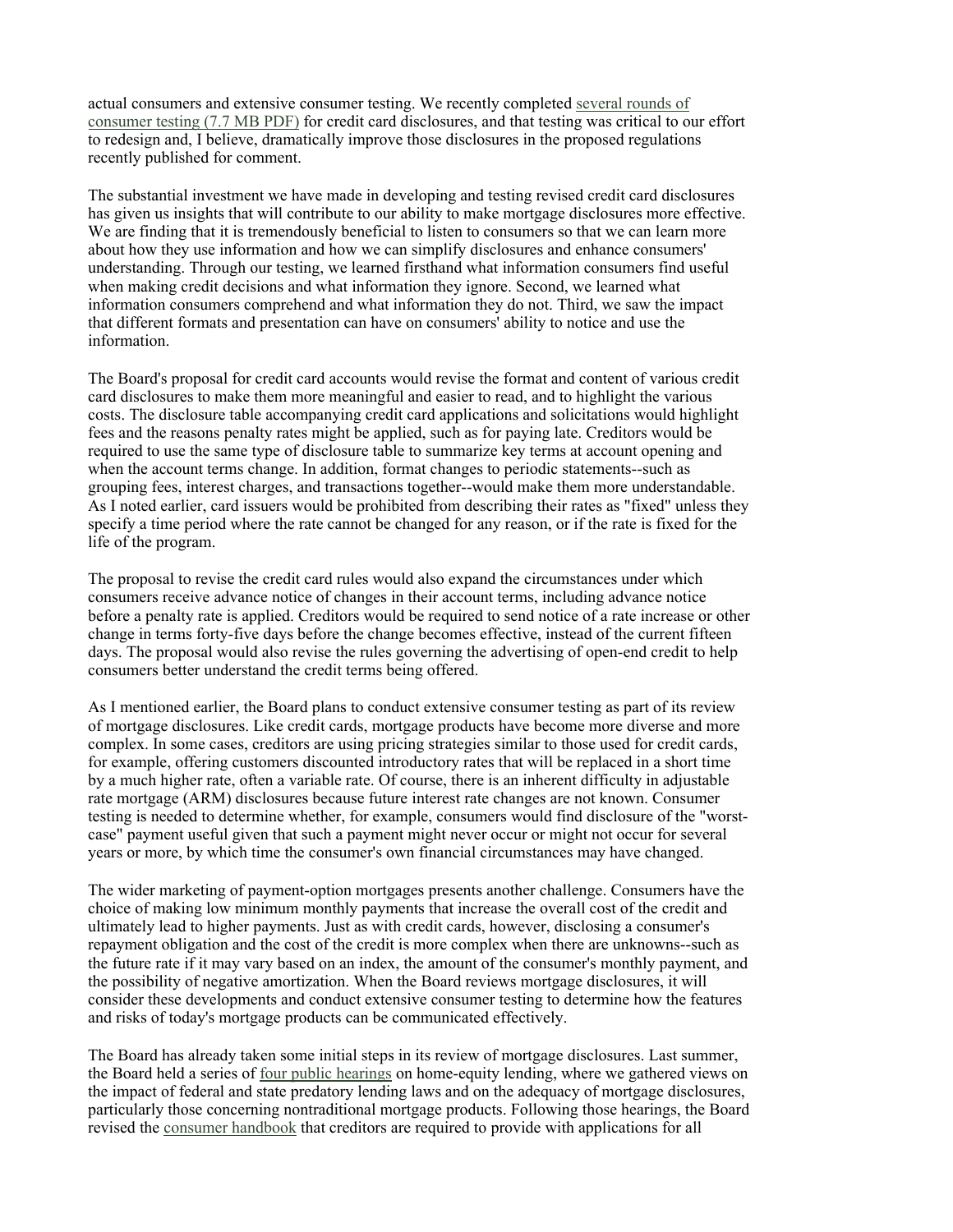ARMs. The revised handbook gives consumers a better explanation of the features and risks of nontraditional ARMs, especially "payment shock" and the risk of increasing loan balances, also known as "negative amortization."

The recent problems in the subprime mortgage market have prompted the Board to hold a fifth hearing, which I will chair tomorrow, here in Washington, D.C. The purpose of the hearing is to gather information to evaluate how the Federal Reserve might use its rulemaking authority to curb abusive lending practices in the subprime mortgage market in a way that also preserves incentives for responsible lenders. Specifically, hearing participants will discuss concerns about prepayment penalties, escrows for taxes and insurance, "stated-income" loans, and lenders' standards for determining that consumers can afford to make the scheduled payments. Some of these concerns may call for more effective disclosures. However, we will also seriously consider whether there are mortgage lending practices that should be prohibited under HOEPA.

We must be careful, however, not to curtail responsible subprime lending or beneficial financing options for consumers. A robust and responsible subprime mortgage market benefits consumers by allowing borrowers with non-prime or limited credit histories to become homeowners, access the equity in their homes, or have the flexibility to refinance their loans as needed. Under HOEPA, lenders are subject not only to regulatory enforcement actions but also to private lawsuits to redress violations. Thus, any rules should be drawn sharply with bright lines to avoid creating legal and regulatory uncertainty, which could have the unintended effect of substantially reducing consumers access to legitimate credit options.

#### **Supervisory Activities**

#### *Examination and Enforcement*

The Board has responsibility for enforcing compliance by state-member banks and certain foreign banking organizations with consumer financial services laws, the fair lending laws, and the CRA. Because of the complexity of consumer regulatory requirements, the Board has had a specialized consumer examination program since the late 1970s. The Federal Reserve System has a trained cadre of examiners dedicated solely to this function.

The scope of the consumer compliance examination program has evolved and grown significantly over the years. In 1977, the program covered just nine federal consumer protection laws and regulations. Today the program covers compliance with more than twenty federal laws related to deposits, credit, and the privacy of consumers' financial information. Consumer compliance examinations assess the bank's compliance with ECOA, HMDA, TILA, TISA, RESPA, the EFTA, FCRA, and CRA, section 5 of the FTC Act, and other federal consumer protection laws.

Examinations and other supervisory activities conducted as part of the Board's consumer compliance program follow a risk-focused approach and are tailored to fit the risk profile of the bank. This approach ensures that supervisory resources are directed to the products, services, and areas of the bank's operations that pose the greatest risk to consumers. In addition to assessing an institution's compliance with particular laws and its performance under the CRA, examinations evaluate a bank's processes for identifying, measuring, monitoring, and controlling its risk exposure.

Examiners routinely analyze consumer complaints submitted to the Federal Reserve regarding the bank being examined, looking for any trends, issues, or areas of possible risk. The examiners also analyze any consumer complaints received directly by the bank. The results of this analysis are factored into examiners' decisions regarding the scope of the compliance examination. We view this analysis of consumer complaint activity as an integral component of the examination scoping process. Moreover, consumer complaints can serve as an early warning signal about emerging or potential compliance problems or new industry practices.

The frequency of examinations is a function of an institution's size and prior supervisory ratings. Institutions with less than satisfactory compliance or CRA ratings, regardless of their size, are typically examined every twelve months. Institutions with assets greater than \$250 million and satisfactory or better ratings are examined every twenty-four months. Small banks (those with assets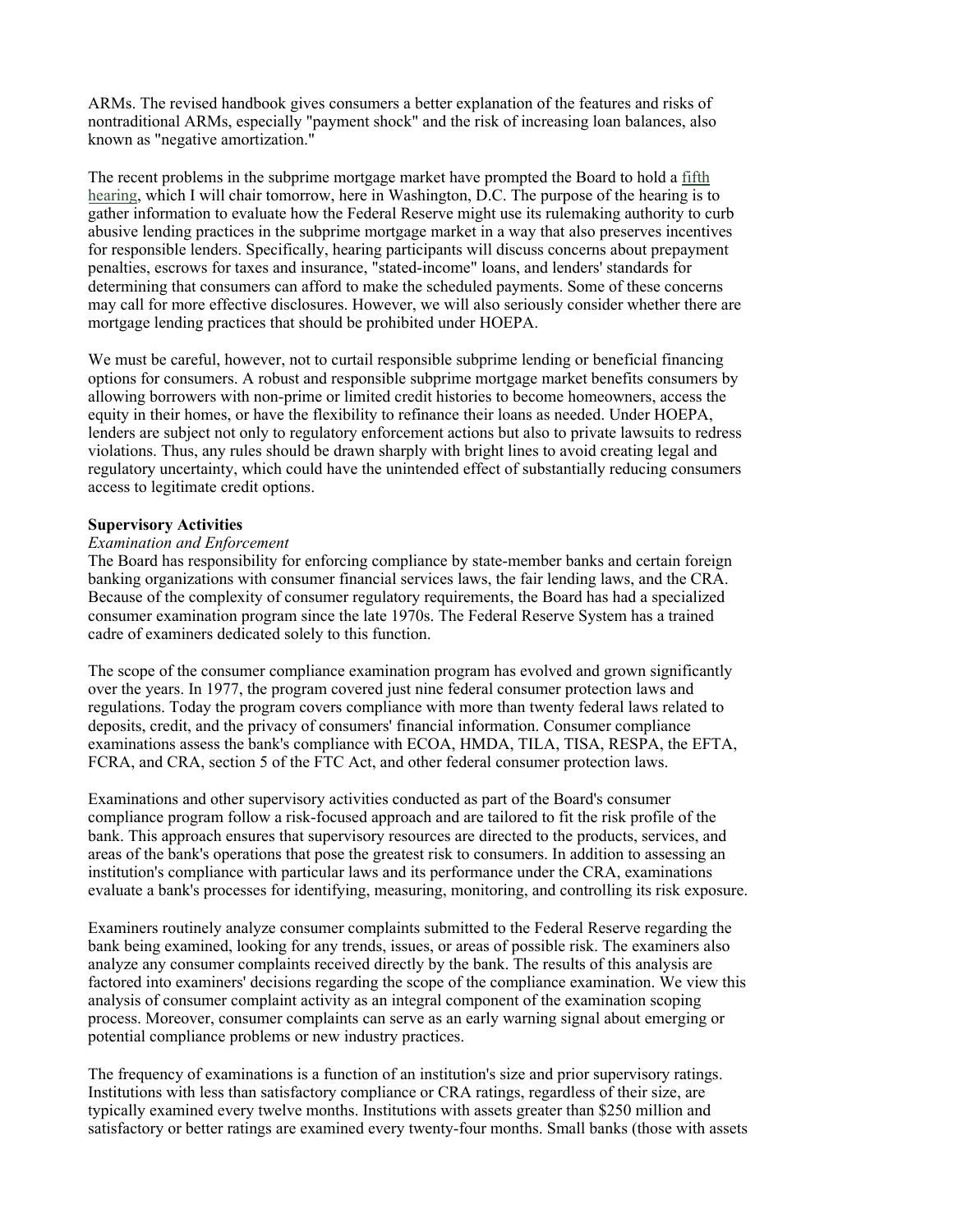of less than \$250 million) with satisfactory or better ratings are typically examined every forty-eight to sixty months. The Federal Reserve Banks also monitor institutions between examinations looking for indicators that could have implications for their compliance efforts and bear on the need for more frequent supervisory intervention. For example, we analyze consumer complaints and consider any changes in supervisory ratings, financial condition, corporate structure, or the institutions' management.

Where Federal Reserve examiners observe weaknesses or compliance failures by supervised institutions, examiners document them in a report to bank management. The required corrective actions are stated in the examination report. We find that in the overwhelming majority of cases, management voluntarily addresses any violations or weaknesses that we have identified without the need for formal enforcement actions. In those rare instances where the bank is not willing to address the problem, we have a full range of enforcement tools at our disposal and use them to compel appropriate corrective action.

We also recognize that cooperation and coordination among the financial institution supervisory agencies are essential to ensuring consistent and effective supervision. Financial institution regulators share information and coordinate activities, such as the development of uniform examination procedures and policies, through the Federal Financial Institutions Examination Council (FFIEC) and other channels. Recently, the CSBS joined the FFIEC, but we have, for many years, coordinated supervisory efforts through the CSBS State and Federal Working Group.

## *Enforcing the Prohibition Against Unfair or Deceptive Practices*

This Committee has specifically asked the agencies to discuss their ability to pursue unfair or deceptive practices by depository institutions. The prohibition on unfair or deceptive acts or practices in section 5 of the FTC Act applies to all banks, thrifts, and credit unions as a matter of law, and may be enforced by each of the federal banking agencies using their supervisory powers under the Federal Deposit Insurance Act. This authority is independent from, and in addition to, the banking agencies' authority to enforce any specific regulations the Board may promulgate.<sup>1</sup> The Board, the OCC, and the Federal Deposit Insurance Corporation (FDIC) have all issued written guidance confirming this view of the agencies' broad authority to enforce the FTC Act. In fact, the Board, OCC, and FDIC have each exercised their supervisory authority in recent years to address the activities of particular banks that the agencies deemed unfair or deceptive.

The lack of rules under the FTC Act does not appear to be an impediment to the agencies' enforcement efforts because a finding of unfairness or deception depends heavily on the facts and circumstances, and must be determined on a case-by-case basis. Rules seeking to define all the circumstances when a particular practice is unacceptable can be too narrow or too broad and, as a result, they may be ineffective or have unintended consequences. In our view, enforcement of the FTC Act on a case-by-case basis, reinforced by agency guidance that establishes standards and recommended practices, is a more effective way to address these concerns.

The Board will, however, continue to assess whether there are unfair or deceptive practices that are appropriately addressed by adopting rules of general applicability under the FTC Act or other consumer protection laws. We will continue to consult with the OCC and FDIC on these matters. We encourage our fellow bank regulators to bring to our attention particular practices that they believe are unfair or deceptive that can best be addressed by rules of general applicability rather than through the supervisory process.

#### *Supervisory Guidance*

The Federal Reserve and other financial institution regulators also use more informal means to protect consumers and promote safe and sound practices by financial institutions. This includes issuing principles-based guidance, which sometimes includes "best practices" that institutions should adopt in following the recommendations contained in the guidance. Principles-based guidance can often be a more flexible tool than rules for accomplishing regulators' goals. This flexibility allows supervisory agencies to adapt the guidance to different situations.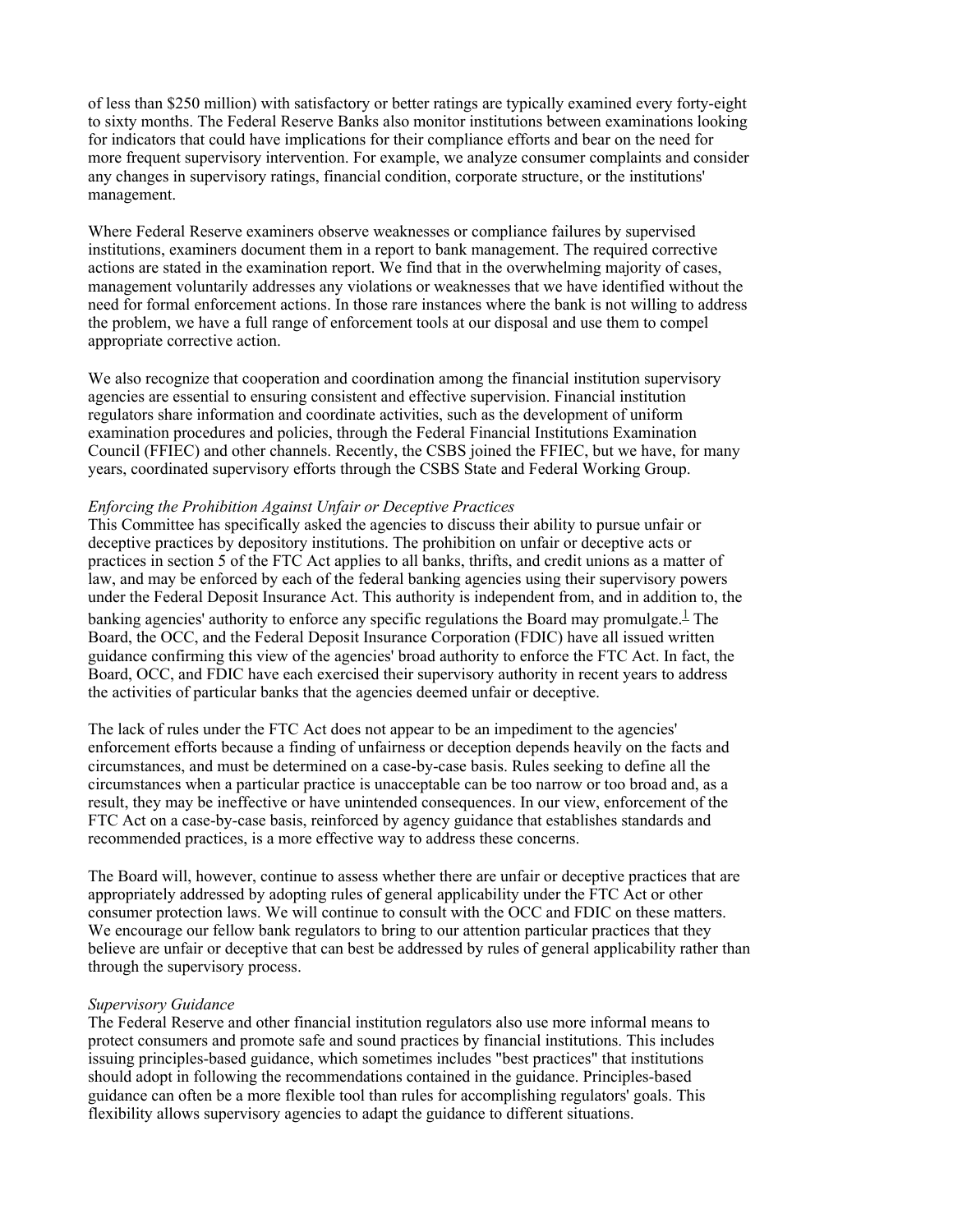Principles-based guidance is particularly useful when dealing with practices that may be inappropriate in some circumstances but appropriate in others. An example of this is the guidance concerning unfair and deceptive acts or practices ("UDAPs") issued jointly by the Board and FDIC in 2004. The UDAP guidance outlines the legal standards the Board and FDIC use in carrying out their responsibilities for enforcing the FTC Act's prohibition of unfair or deceptive acts or practices. These standards are consistent with those articulated by the OCC and with long-established standards articulated by the FTC in enforcing the FTC Act for non-bank entities. The UDAP guidance outlines strategies for banks to use to avoid engaging in unfair or deceptive acts or practices, to minimize their own risks and to protect consumers. The guidance also lists "best practices" to address some matters seen as having the greatest potential for unfair or deceptive acts or practices: advertising and solicitations; servicing and collections; and the management and monitoring of employees and third-party service providers.

Through the issuance of principles-based guidance, backed-up with regular examinations, the federal depository institution regulators are able to have a significant impact on institutions' practices. Although the supervisory guidance issued by the banking and thrift agencies only applies to depository institutions and their affiliates, state regulators can and sometimes do adopt the federal regulators' guidance for independent nonbank providers of financial services. This was the case with the interagency guidance on nontraditional mortgage products that was issued in 2006. We expect similar action by state regulators for the interagency guidance on subprime mortgage lending that was proposed in March 2007. The agencies are finishing their review of the comment letters received and will work expeditiously to take final action on the proposed statement, including coordinating with the CSBS.

#### *Consumer Complaints*

In 1976, the Federal Reserve established a system-wide program for receiving and handling consumer complaints. Through this program, the Board addresses complaints about the banks under its supervision (state-chartered banks that are members of the Federal Reserve System and certain foreign banking organizations) and refers complaints regarding other financial services firms to the appropriate federal or state agency, including the FTC. The Board has established uniform policies and procedures for investigating and responding to consumer complaints, which are implemented by staff of the twelve Federal Reserve Banks who have been specially trained for that purpose. In each of the last two years, the Board has received about 1,900 complaints concerning state-member banks, which number about 900. The Board maintains a database that enables us to track the complaints filed for each institution and how they are resolved.

The Federal Reserve has consistently and promptly referred the consumer complaints we receive to the appropriate state or federal regulator when they do not involve a bank under our supervision. We also immediately notify consumers of the agency to which their complaint has been referred. Since January 2002, the Federal Reserve System has received over 25,000 consumer complaints. Of these, about 12,000 involved entities other than banks under our supervision and were referred to other agencies. In virtually all of these cases (about 99 percent), the Federal Reserve referred the complaints to the proper agencies and notified the complainants in an average of two business days. Similarly, virtually all of the consumer complaints we received against state member banks and their subsidiaries were promptly acknowledged.

We understand that consumers may face challenges in sorting out where to go for help with questions about financial transactions and in determining where to send complaints. As indicated, we facilitate the process for consumers by ensuring that the complaints we receive are routed quickly and accurately to the right agency for handling. To further enhance our consumer complaint handling process, we recently launched a new online consumer complaint system that creates a single Internet web site for submitting complaints and inquiries to the Federal Reserve. Complaints submitted through the web site are routed automatically to the appropriate Reserve Bank or other supervisory agency.

One feature of the new online system that we plan to activate in the near future is a customer satisfaction questionnaire that will provide us with feedback about consumers' experiences with the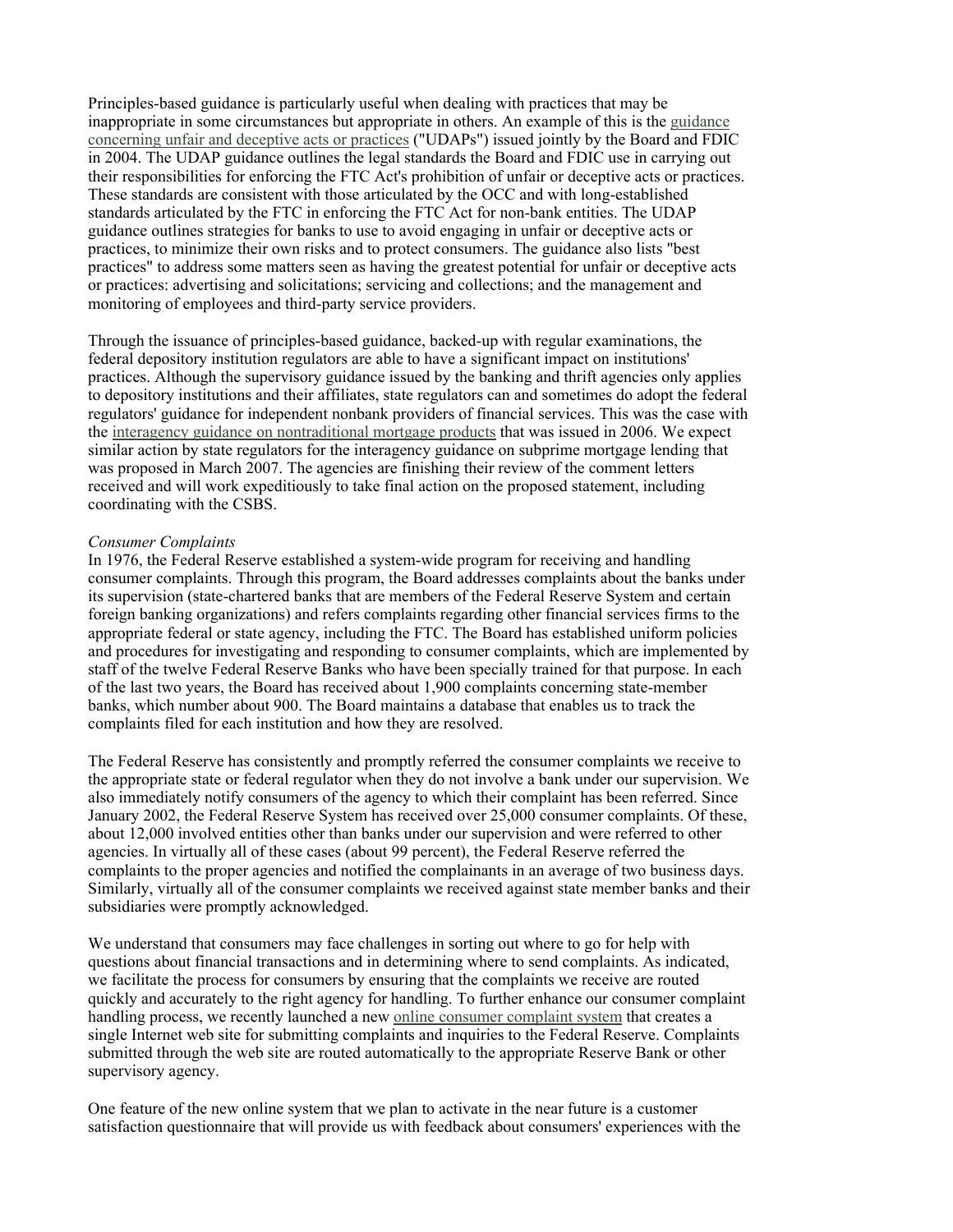Federal Reserve's processing of their complaints. This questionnaire will be an improved version of the one we used for many years. The Board is also establishing a central location for the administrative handling of complaints, which will establish a single mailing address and toll-free telephone number that the public can use. These enhancements underscore our commitment to ensuring the public has an effective and efficient means for resolving complaints. Our goal is to make a consumer's submission of a complaint as easy and seamless as possible regardless of the entity involved.

To enhance interagency cooperation and coordination in processing consumer complaints, the federal banking agencies held a conference in April 2006 to share information about complaint trends and issues, and learn about best practices in investigating and analyzing complaints. The agency staffs also discussed ways to improve customer service and the potential ways complaint data might be used to aid in the development of consumer education materials. Another interagency conference is scheduled for later this year. In addition to these conferences, the agencies' staffs meet periodically to share complaint data and to discuss emerging issues identified through the complaint process.

#### **Consumer Education and Research**

The Federal Reserve is actively engaged in educating consumers about financial transactions so they can better understand their options when shopping for various products. The education materials we produce are based on surveys, consumer testing, and other research about consumer behavior. For example, the Board has published brochures to assist consumers when they are shopping for credit cards, mortgages or leasing a vehicle. We have also issued brochures to help consumers understand their checking accounts and overdraft protection programs, and to educate consumers about the effects of having their payments processed electronically. These publications are also available on the Board's web site.

Recently the Board has focused on helping consumers understand nontraditional mortgage products and ARMs. For example, the Board recently published a consumer education brochure (Interest-Only Mortgage Payments and Payment--Option ARMs - Are They for You?) on interest-only mortgages and payment-option ARMs. This brochure describes the loan terms and risks inherent in such products and alerts borrowers to possible future payment increases. The Board's revised Consumer Handbook on Adjustable Rate Mortgages, which creditors must provide with every ARM application, also seeks to educate consumers about the features and risks of nontraditional mortgage products.

## **The Federal Reserve's Community Affairs Program**

The Federal Reserve's Community Affairs Program supports the Board's objective of promoting community development and fair and impartial access to credit by focusing on low- and moderateincome consumers. We develop programs and build partnerships with organizations to help bring consumers into the financial and economic mainstream. The Community Affairs function within the Board and the Reserve Banks complements other regulatory and compliance activities with programs that educate and equip low- and moderate-income consumers with the tools they need to make better choices in establishing credit and building assets.

The Reserve Banks' Community Affairs programs are specifically focused on improving understanding about low- and moderate-income consumers' needs for and access to financial services. Toward this end, the Reserve Banks engage in research that explores issues relating to consumers' use of financial services products and services. In addition, the Community Affairs Offices convene a research conference every two years dedicated to generating and presenting research that explores current trends in financial services and the implications for lower-income consumers. For example, the most recent conference held this past March in Washington, D.C., offered research on predatory lending and payday lending.

The Federal Reserve Banks also collaborate with local and regional partners to explore opportunities to create awareness of and solutions to address concerns about financial services issues as they relate to lower-income consumers and communities. Several Reserve Banks have spearheaded